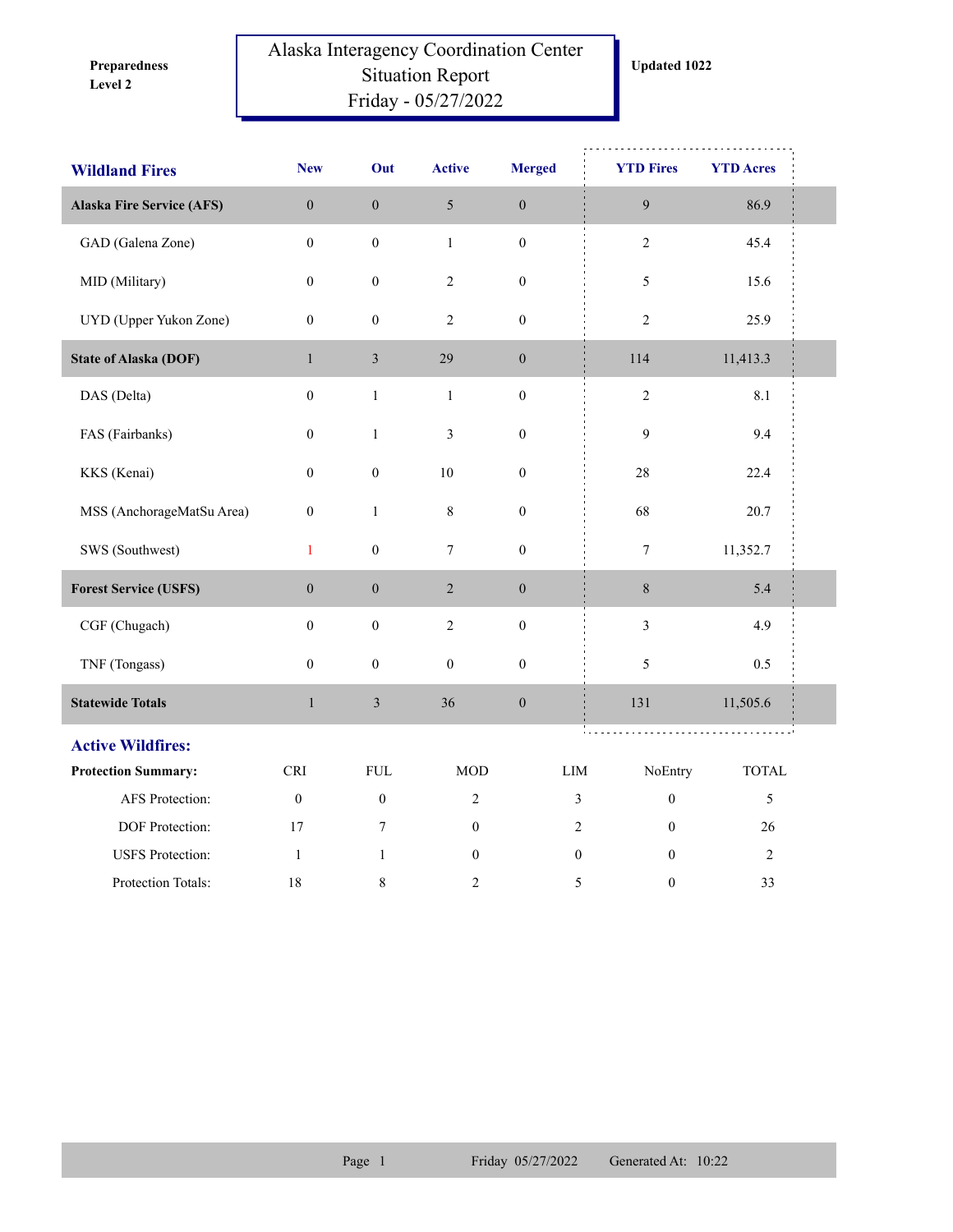## **Active Fires Status Summary**

|                         | Staffed           |                     | Unstaffed.        |                     |  |  |
|-------------------------|-------------------|---------------------|-------------------|---------------------|--|--|
|                         | Contained $(S/C)$ | Uncontained $(S/U)$ | Contained $(U/C)$ | Uncontained $(U/U)$ |  |  |
| AFS Protection:         |                   |                     |                   |                     |  |  |
| <b>DOF</b> Protection:  |                   |                     | 26                |                     |  |  |
| <b>USFS</b> Protection: |                   |                     |                   |                     |  |  |
| Status Totals:          |                   |                     | 28                |                     |  |  |

| <b>Active Fires Acreage Summary</b> |                       |                |  |
|-------------------------------------|-----------------------|----------------|--|
|                                     | Acres                 | Acreage Change |  |
| New                                 | 5.0                   |                |  |
| Staffed                             | 13.3                  | 0.0            |  |
| 34 Monitor                          | 11,455.2              | 144.1          |  |
| 3 Out                               | 13.1                  | 0.0            |  |
| 5 Prescribed                        | 32,812.0              | 520.1          |  |
| 44 Fires                            | Total Acres: 44,298.6 |                |  |

## **Prescribed Fires**

|                          | <b>YTD</b> Fires | <b>YTD</b> Acres | New | Active | Out Yesterday |
|--------------------------|------------------|------------------|-----|--------|---------------|
| Military                 |                  | 32,756.0         | 0   |        |               |
| National Park Service    |                  | 0.1              |     |        |               |
| State of Alaska          | 4                | 599.1            |     |        |               |
| U.S. Forest Service      |                  | 18.0             |     |        |               |
| Fuels Management Totals: |                  | 33, 373. 2       |     |        |               |

## **Cause Summary For All Fires (Includes Merged Fires But Not Prescribed Fires)**

|        | Human: 102       | 1,008.4 Acres  |              |
|--------|------------------|----------------|--------------|
|        | Lightning: 3     |                | $26.0$ Acres |
|        | Undetermined: 26 | 10,471.2 Acres |              |
| Total: | 131              | 11.505.6 Acres |              |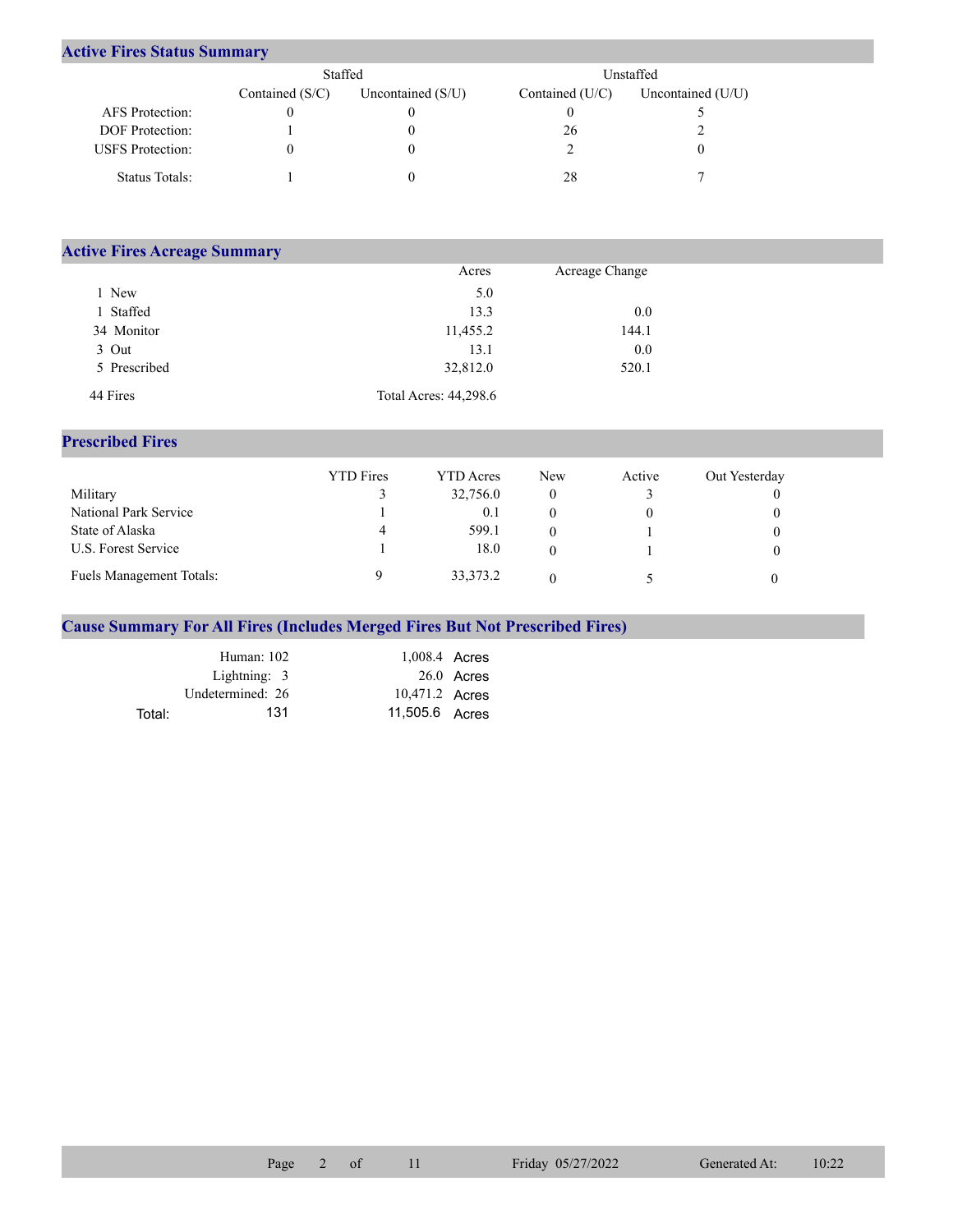| <b>New</b>               | Count: $1$         | Acres: $5.0$  |                                    |                      |              |  |
|--------------------------|--------------------|---------------|------------------------------------|----------------------|--------------|--|
| Daily Report From: 05/26 |                    |               |                                    | 5.0 Acreage On 05/26 |              |  |
| PNY6                     | Lat: $60\,53.6667$ | Status: $U/C$ | Acres: $5.0$                       | Option: Full         |              |  |
| 204139                   | Lon: $16231.6667$  |               | Start Date: $05/26$                | Area: SWS            |              |  |
| PNPNY <sub>6</sub>       | Owner: ANCSA       |               | Unit: AKVLN-Kasigluk, Incorporated |                      |              |  |
| 139                      | Name: Kasigluk     |               |                                    | Cause:               | Undetermined |  |

1149 McGrath dispatch received a fire report from LKSD reporting a fire on the school campus in Kasigluk. The fire was reported to involved two structures and was spreading. Air attack, two tankers and jumpers were requested. Upon arrival, air attack reported the fire as 5 acres in tundra, rank 1-2, with north winds at 5-7mph. The fire was threatening the village with minimal spread into the wildlands. T-540 and T-52 dropped retardant to secure the area and minimize the spread potential. J-90 deployed two smokejumpers. Local efforts to control the fire were successful and smokejumpers were retrieved.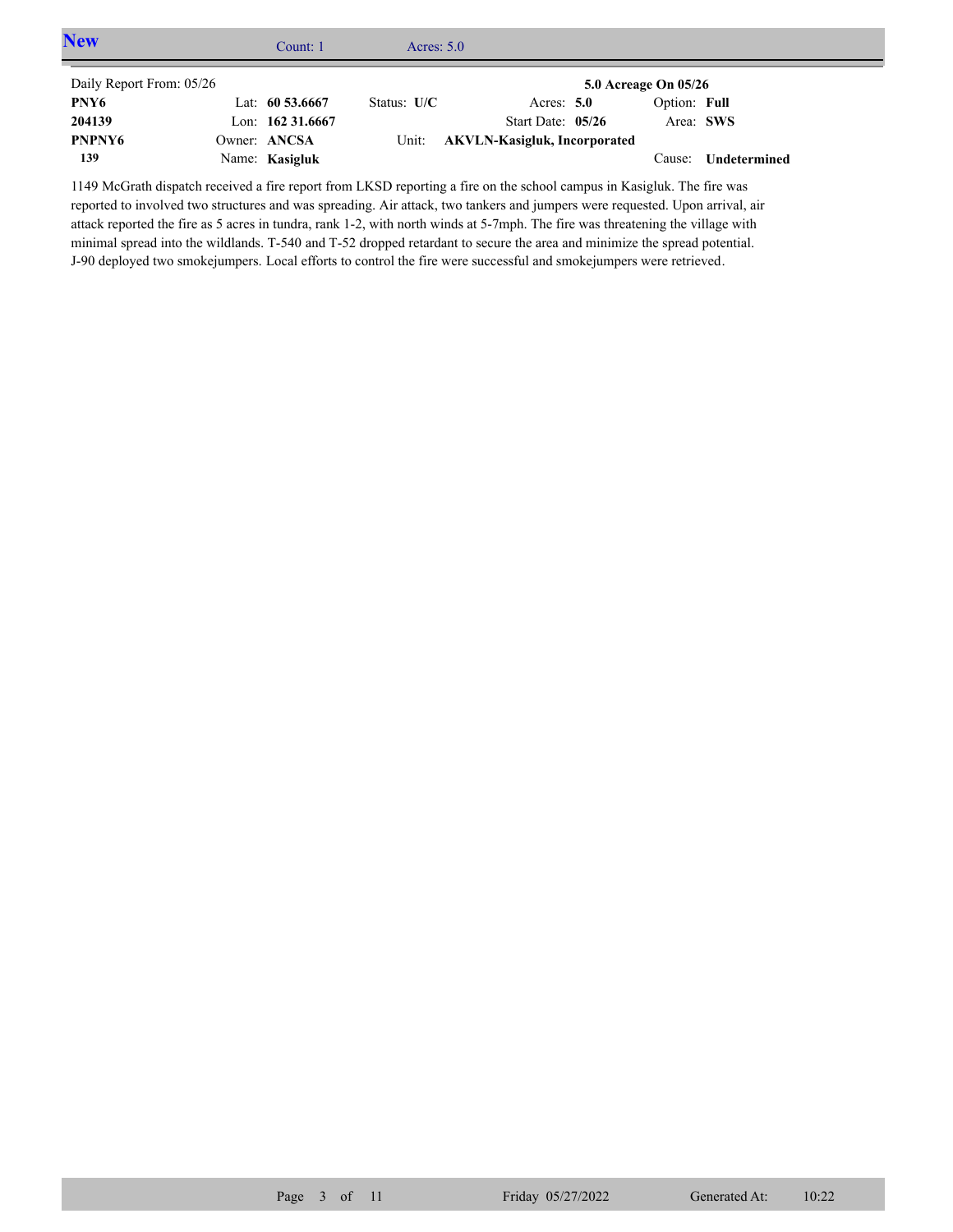| <b>Staffed</b>           |              | Count: 1           | Acres: 13.3   | Acreage Change: 0.0                     |  |                               |                     |  |
|--------------------------|--------------|--------------------|---------------|-----------------------------------------|--|-------------------------------|---------------------|--|
| Daily Report From: 05/26 |              |                    |               |                                         |  | No Acreage Change Since 05/25 |                     |  |
| PNV1                     |              | Lat: $59\,50.9380$ | Status: $S/C$ | Acres: 13.3                             |  |                               | Option: Critical    |  |
| 203134                   |              | Lon: 150 58.3750   | Personnel: 21 | Start Date: 05/25                       |  | Area: <b>KKS</b>              |                     |  |
| PNPNV1                   | Owner: State |                    | Unit:         | <b>AKDNS-AK Dept. Natural Resources</b> |  |                               |                     |  |
| 134                      |              | Name: Caribou      |               |                                         |  | Cause:                        | <b>Undetermined</b> |  |

Crews completed a hose lay around the perimeter of the fire during the last operational period. Minimal smokes were contained to hardwoods. Pioneer Peak secured the perimeter and continued mop up operations. Jumpers demobed the fire mid-afternoon. No additional resources needed, no other concerns. IC estimated 100% containment by 2200 tonight.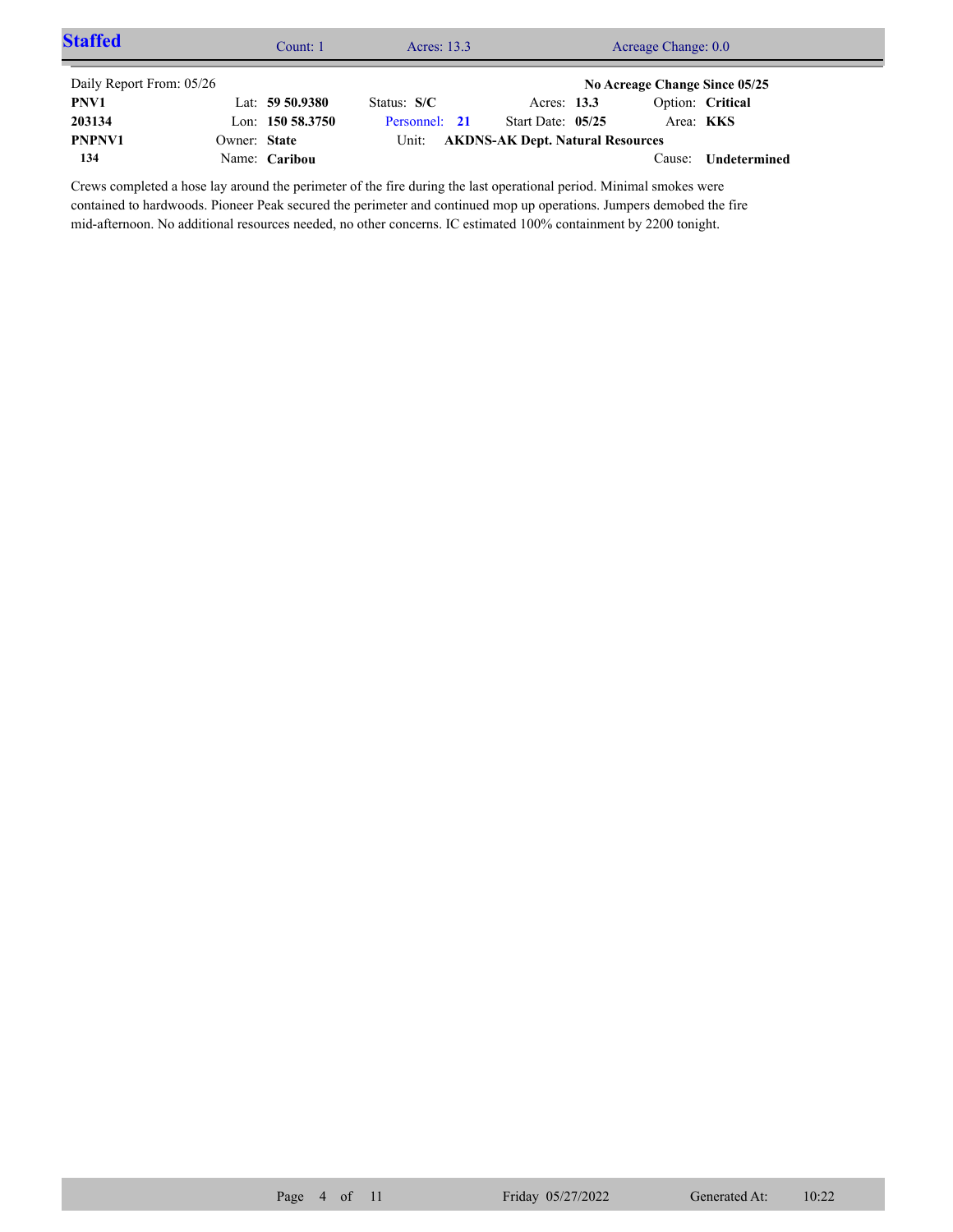| <b>Monitor</b>                                                                                                                                                                                                                  |              | Count: 34                           |             | Acres: 11,455.2                         |                                  | Acreage Change: 111.0         |                  |
|---------------------------------------------------------------------------------------------------------------------------------------------------------------------------------------------------------------------------------|--------------|-------------------------------------|-------------|-----------------------------------------|----------------------------------|-------------------------------|------------------|
| These fires are currently in monitor status. Monitoring schedules are based on defined timeframes, but are<br>dependent on available resources, and weather conditions. When monitoring occurs, information will be<br>updated. |              |                                     |             |                                         |                                  |                               |                  |
| Daily Report From: 05/26                                                                                                                                                                                                        |              |                                     |             |                                         |                                  | No Acreage Change Since 05/25 |                  |
|                                                                                                                                                                                                                                 |              | Lat: $59\,44.1333$                  | Status: U/C |                                         | Acres: 0.1                       |                               | Option: Critical |
| 203138                                                                                                                                                                                                                          |              | Lon: 151 17.1750                    |             |                                         | Start Date: 05/25                | Area: <b>KKS</b>              |                  |
|                                                                                                                                                                                                                                 |              | Owner: Private                      | Unit:       | <b>AKPRI-Private</b>                    |                                  |                               |                  |
| 138                                                                                                                                                                                                                             |              | Name: Hutler                        |             |                                         |                                  |                               | Cause: Human     |
| Fire checked, no heat nor smoke seen.                                                                                                                                                                                           |              |                                     |             |                                         |                                  |                               |                  |
| Daily Report From: 05/26                                                                                                                                                                                                        |              |                                     |             |                                         |                                  | No Acreage Change Since 05/25 |                  |
| PNW <sub>0</sub>                                                                                                                                                                                                                |              | Lat: $64\,53.1100$                  | Status: U/C |                                         | Acres: 0.9                       |                               | Option: Critical |
| 211137                                                                                                                                                                                                                          |              | Lon: $14753.2000$                   |             |                                         | Start Date: 05/25                | Area: FAS                     |                  |
| <b>PNPNW0</b>                                                                                                                                                                                                                   |              | Owner: Private                      | Unit:       | <b>AKPRI-Private</b>                    |                                  |                               |                  |
| 137                                                                                                                                                                                                                             |              | Name: Lawlor                        |             |                                         |                                  |                               | Cause: Human     |
| Fairbanks engines and White Mountain patrolled the fire and gridded the perimeter of it as well as the spots. No heat or<br>smoke was detected and the crew was released after the fire was declared controlled.                |              |                                     |             |                                         |                                  |                               |                  |
| Last Report: 05/23                                                                                                                                                                                                              |              |                                     |             |                                         |                                  | No Acreage Change Since 05/22 |                  |
|                                                                                                                                                                                                                                 |              | Lat: 61 05.1517                     | Status: U/C |                                         | Acres: 0.8                       |                               | Option: Critical |
| 201131                                                                                                                                                                                                                          |              | Lon: 149 46.1883                    |             |                                         | Start Date: 05/22                | Area: MSS                     |                  |
|                                                                                                                                                                                                                                 |              | Owner: Private                      | Unit:       | <b>AKPRI-Private</b>                    |                                  |                               |                  |
| 131                                                                                                                                                                                                                             |              | Name: Zircon                        |             |                                         |                                  |                               | Cause: Human     |
| Last Report: 05/22                                                                                                                                                                                                              |              |                                     |             |                                         |                                  | 1.0 Acreage On 05/22          |                  |
|                                                                                                                                                                                                                                 |              | Lat: $6448.2400$                    | Status: U/C |                                         | Acres: $1.0$                     |                               | Option: Critical |
| 211125                                                                                                                                                                                                                          |              | Lon: $14734.0600$                   |             |                                         | Start Date: 05/22                | Area: FAS                     |                  |
|                                                                                                                                                                                                                                 | Owner: State |                                     | Unit:       | <b>AKDNS-AK Dept. Natural Resources</b> |                                  |                               |                  |
| 125                                                                                                                                                                                                                             |              | Name: Badger Rd                     |             |                                         |                                  |                               | Cause: Human     |
|                                                                                                                                                                                                                                 |              |                                     |             |                                         |                                  |                               |                  |
| Last Report: 05/22                                                                                                                                                                                                              |              |                                     |             |                                         |                                  | No Acreage Change Since 05/21 |                  |
| PNC3                                                                                                                                                                                                                            |              | Lat: 64 55.7600<br>Lon: 161 11.3517 | Status: U/U |                                         | Acres: 40.8<br>Start Date: 05/21 | Area: GAD                     | Option: Modified |
| PDPNC3                                                                                                                                                                                                                          |              | Owner: ANCSA                        | Unit:       | <b>AKVLN-Koyuk Native Corporation</b>   |                                  |                               |                  |
| 121                                                                                                                                                                                                                             |              | Name: Koyuk Dump                    |             |                                         |                                  |                               | Cause: Human     |
|                                                                                                                                                                                                                                 |              |                                     |             |                                         |                                  |                               |                  |
| Last Report: 05/21                                                                                                                                                                                                              |              |                                     |             |                                         |                                  | 0.3 Acreage On 05/21          |                  |
| PNC <sub>2</sub>                                                                                                                                                                                                                |              | Lat: 64 40.7244                     | Status: U/U |                                         | Acres: 0.3                       |                               | Option: Limited  |
|                                                                                                                                                                                                                                 |              | Lon: 146 35.0520                    |             |                                         | Start Date: 05/21                | Area: MID                     |                  |
| PDPNC2                                                                                                                                                                                                                          | Owner: DOD   |                                     | Unit:       | <b>AKFWQ-Fort Wainwright, Yukon TA</b>  |                                  |                               |                  |
| 120                                                                                                                                                                                                                             |              | Name: Stuart Draw                   |             |                                         |                                  |                               | Cause: Human     |
| Last Report: 05/21                                                                                                                                                                                                              |              |                                     |             |                                         |                                  | 15.0 Acreage On 05/21         |                  |
| PNB9                                                                                                                                                                                                                            |              | Lat: 64 41.5467                     | Status: U/U |                                         | Acres: 15.0                      |                               | Option: Limited  |
|                                                                                                                                                                                                                                 |              | Lon: 146 34.3617                    |             |                                         | Start Date: 05/21                | Area: MID                     |                  |
| PDPNB9                                                                                                                                                                                                                          | Owner: DOD   |                                     | Unit:       | <b>AKFWQ-Fort Wainwright, Yukon TA</b>  |                                  |                               |                  |
| 117                                                                                                                                                                                                                             |              | Name: Stuart Creek                  |             |                                         |                                  |                               | Cause: Human     |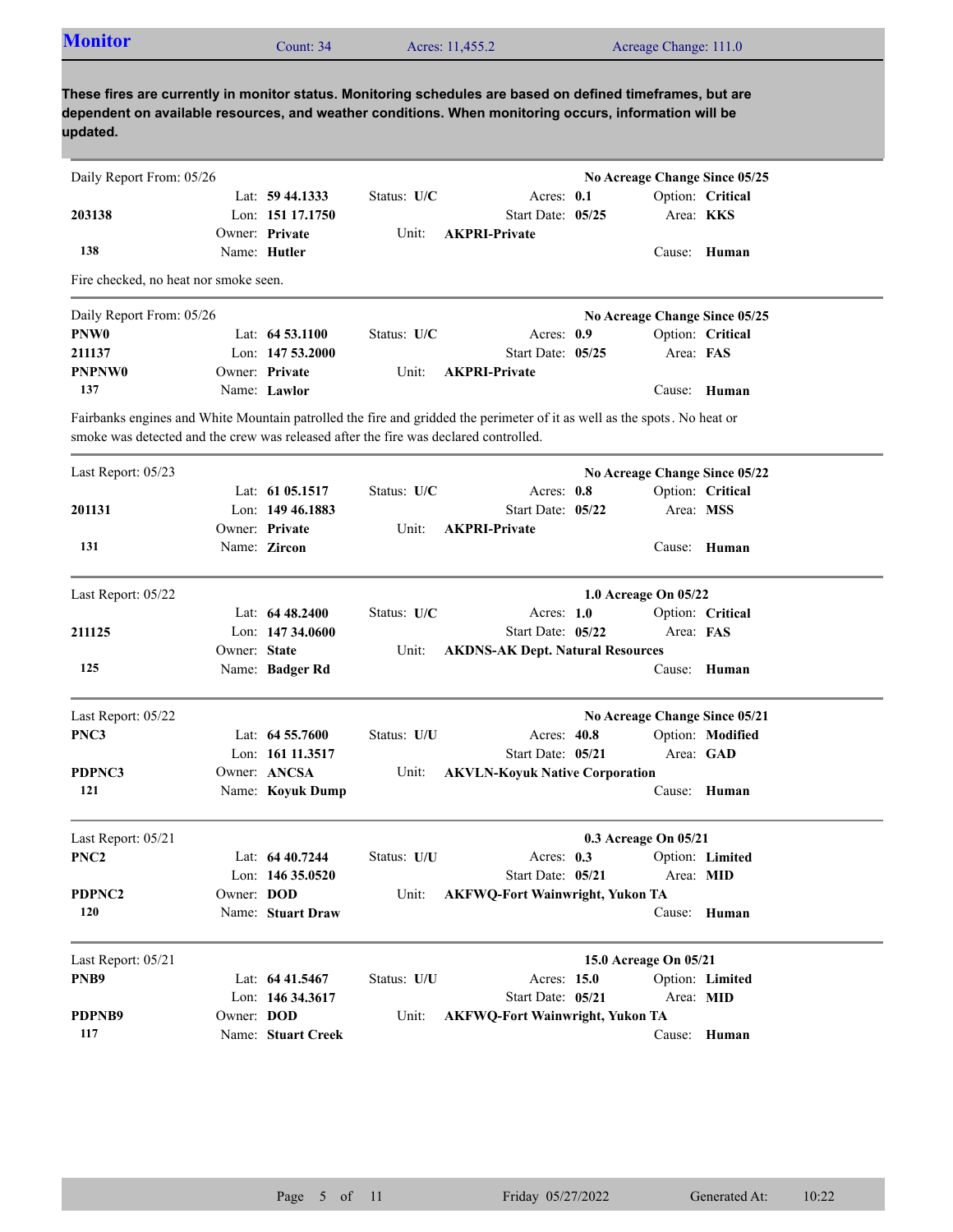| <b>Monitor</b> | Count: 34 | Acres: 11,455.2 | Acreage Change: 111.0 |  |
|----------------|-----------|-----------------|-----------------------|--|
|----------------|-----------|-----------------|-----------------------|--|

| Last Report: 05/22 |              |                         |             |                                                     |                      |              | No Acreage Change Since 05/21   |
|--------------------|--------------|-------------------------|-------------|-----------------------------------------------------|----------------------|--------------|---------------------------------|
| PNB <sub>5</sub>   |              | Lat: $61\,42.1467$      | Status: U/C | Acres: $5.1$                                        |                      |              | Option: Critical                |
| 201116             |              | Lon: $14900.9550$       |             | Start Date: 05/21                                   |                      |              | Area: MSS                       |
|                    |              | Owner: Private          | Unit:       | <b>AKPRI-Private</b>                                |                      |              |                                 |
| 116                |              | Name: All Elks Road     |             |                                                     |                      | Cause:       | Undetermined                    |
| Last Report: 05/21 |              |                         |             |                                                     | 0.1 Acreage On 05/21 |              |                                 |
|                    |              | Lat: $6029.8310$        | Status: U/C | Acres: $0.1$                                        |                      |              | Option: Critical                |
| 203115             |              | Lon: 151 00.8780        |             | Start Date: 05/21                                   |                      |              | Area: KKS                       |
|                    | Owner: State |                         | Unit:       | <b>AKDNS-AK Dept. Natural Resources</b>             |                      |              |                                 |
| 115                |              | Name: Ski Boot          |             |                                                     |                      | Cause:       | Human                           |
| Last Report: 05/21 |              |                         |             |                                                     |                      |              | No Acreage Change Since 05/20   |
|                    |              | Lat: 59 31.5960         | Status: U/C | Acres: 0.1                                          |                      | Option: Full |                                 |
| 203113             |              | Lon: 151 26.3920        |             | Start Date: 05/20                                   |                      |              | Area: <b>KKS</b>                |
|                    |              | Owner: Private          | Unit:       | <b>AKPRI-Private</b>                                |                      |              |                                 |
| 113                |              | Name: Sadie Cove        |             |                                                     |                      |              | Cause: Human                    |
| Last Report: 05/20 |              |                         |             |                                                     | 0.3 Acreage On 05/20 |              |                                 |
|                    |              | Lat: 65 07.2890         | Status: U/C | Acres: $0.3$                                        |                      |              | Option: Critical                |
| 211112             |              | Lon: 147 40.3090        |             | Start Date: 05/20                                   |                      | Area: FAS    |                                 |
|                    |              | Owner: Private          | Unit:       | <b>AKPRI-Private</b>                                |                      |              |                                 |
| 112                |              | Name: Poker Creek       |             |                                                     |                      | Cause:       | Undetermined                    |
| Last Report: 05/20 |              |                         |             |                                                     | 0.1 Acreage On 05/20 |              |                                 |
|                    |              | Lat: 63 53.7350         | Status: U/C | Acres: 0.1                                          |                      |              | Option: Limited                 |
| 212111             |              | Lon: $14508.1200$       |             | Start Date: 05/20                                   |                      | Area: DAS    |                                 |
|                    | Owner: State |                         | Unit:       | <b>AKDNS-AK Dept. Natural Resources</b>             |                      |              |                                 |
| 111                |              | Name: Barley Way        |             |                                                     |                      |              | Cause: Undetermined             |
| Last Report: 05/24 |              |                         |             |                                                     |                      |              | No Acreage Change Since 05/23   |
|                    |              | Lat: $6200.4200$        | Status: U/C | Acres: $3.2$                                        |                      |              | Option: Critical                |
| 201110             |              | Lon: $14957.8800$       |             | Start Date: 05/20                                   |                      | Area: MSS    |                                 |
|                    |              | Owner: Private          | Unit:       | <b>AKPRI-Private</b>                                |                      |              |                                 |
| 110                |              | Name: Caswell Lakes     |             |                                                     |                      |              | Cause: Undetermined             |
| Last Report: 05/20 |              |                         |             |                                                     | 0.1 Acreage On 05/20 |              |                                 |
| PM9B               |              | Lat: 65 05.8410         | Status: U/U | Acres: 0.1                                          |                      |              | Option: Limited                 |
|                    |              | Lon: 141 38.3700        |             | Start Date: 05/20                                   |                      |              | Area: UYD                       |
| PDPM9B             | Owner: NPS   |                         | Unit:       | <b>AKYCP-Yukon-Charley Rivers National Preserve</b> |                      |              |                                 |
| 109                |              | Name: Trout Creek       |             |                                                     |                      |              | Cause: Lightning                |
| Last Report: 05/23 |              |                         |             |                                                     |                      |              | 25.7 Acreage Change Since 05/20 |
| PM9D               |              | Lat: 65 01.5850         | Status: U/U | Acres: 25.8                                         |                      |              | Option: Modified                |
|                    |              | Lon: 141 14.8017        |             | Start Date: 05/20                                   |                      |              | Area: UYD                       |
| PDPM9D             |              | Owner: ANCSA            | Unit:       | <b>AKDYN-Doyon, Limited</b>                         |                      |              |                                 |
| 108                |              | Name: Windfall Mountain |             |                                                     |                      |              | Cause: Lightning                |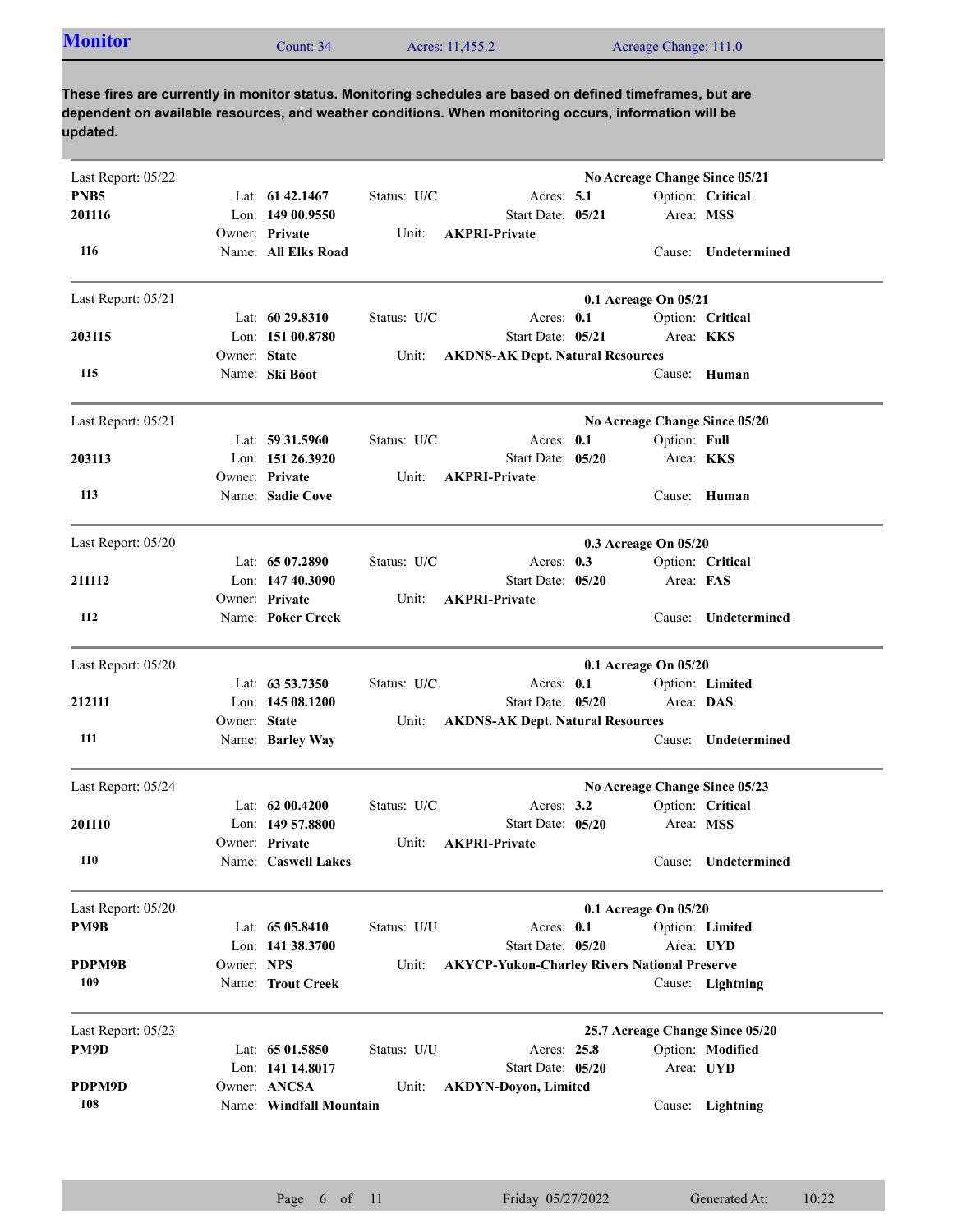| <b>Monitor</b><br>Acres: 11,455.2<br>Count: $34$ | Acreage Change: 111.0 |
|--------------------------------------------------|-----------------------|
|--------------------------------------------------|-----------------------|

| Last Report: 05/21 |              |                         |             |                                         |                      |                  | 0.8 Acreage Change Since 05/20  |
|--------------------|--------------|-------------------------|-------------|-----------------------------------------|----------------------|------------------|---------------------------------|
| <b>PM74</b>        |              | Lat: 62 58.8490         | Status: U/C | Acres: 1.8                              |                      | Option: Full     |                                 |
| 204107             |              | Lon: $15605.8460$       |             | Start Date: 05/19                       |                      | Area: SWS        |                                 |
| PNPM74             |              | Owner: ANCSA            | Unit:       | <b>AKVLN-MTNT, Limited</b>              |                      |                  |                                 |
| 107                |              | Name: Takotna Dump      |             |                                         |                      |                  | Cause: Undetermined             |
| Last Report: 05/19 |              |                         |             |                                         | 0.1 Acreage On 05/19 |                  |                                 |
| <b>PM70</b>        |              | Lat: $61\,35.0700$      | Status: U/C | Acres: 0.1                              |                      |                  | Option: Critical                |
| 201106             |              | Lon: 149 23.7110        |             | Start Date: 05/19                       |                      | Area: MSS        |                                 |
| PNPM70             |              | Owner: Private          | Unit:       | <b>AKPRI-Private</b>                    |                      |                  |                                 |
| 106                |              | Name: Happy Fire        |             |                                         |                      |                  | Cause: Human                    |
| Last Report: 05/19 |              |                         |             |                                         |                      |                  | No Acreage Change Since 05/18   |
| PM7S               |              | Lat: $59\,48.9260$      | Status: U/C | Acres: $1.5$                            |                      |                  | Option: Critical                |
| 203101             |              | Lon: $15105.4650$       |             | Start Date: 05/18                       |                      | Area: <b>KKS</b> |                                 |
| PNPM7S             |              | Owner: Private          | Unit:       | <b>AKPRI-Private</b>                    |                      |                  |                                 |
| 101                |              | Name: Olia Court        |             |                                         |                      |                  | Cause: Human                    |
| Last Report: 05/18 |              |                         |             |                                         | 0.1 Acreage On 05/18 |                  |                                 |
|                    |              | Lat: $60\,28.3740$      | Status: U/C | Acres: $0.1$                            |                      |                  | Option: Critical                |
| 203100             |              | Lon: 151 10.5300        |             | Start Date: 05/18                       |                      | Area: KKS        |                                 |
|                    |              | Owner: Private          | Unit:       | <b>AKPRI-Private</b>                    |                      |                  |                                 |
| 100                | Name: Jones  |                         |             |                                         |                      |                  | Cause: Human                    |
| Last Report: 05/18 |              |                         |             |                                         |                      |                  | No Acreage Change Since 05/17   |
|                    |              | Lat: 60 31.9040         | Status: U/C | Acres: 0.1                              |                      |                  | Option: Critical                |
| 203099             |              | Lon: 150 47.9930        |             | Start Date: 05/17                       |                      | Area: KKS        |                                 |
|                    |              | Owner: Private          | Unit:       | <b>AKPRI-Private</b>                    |                      |                  |                                 |
| 099                | Name: Adele  |                         |             |                                         |                      |                  | Cause: Human                    |
| Last Report: 05/20 |              |                         |             |                                         |                      |                  | -0.2 Acreage Change Since 05/17 |
| PM5N               |              | Lat: 61 35.9646         | Status: U/C | Acres: 0.3                              |                      |                  | Option: Critical                |
| 201097             |              | Lon: 149 25.1364        |             | Start Date: 05/17                       |                      | Area: MSS        |                                 |
|                    |              | Owner: Private          | Unit:       | <b>AKPRI-Private</b>                    |                      |                  |                                 |
| 097                | Name: Nina   |                         |             |                                         |                      |                  | Cause: Human                    |
| Last Report: 05/20 |              |                         |             |                                         |                      |                  | No Acreage Change Since 05/19   |
| PM5M               |              | Lat: 58 36.4200         | Status: U/C | Acres: 24.3                             |                      |                  | Option: Unplanned               |
| 204096             |              | Lon: $15957.9600$       |             | Start Date: 05/17                       |                      | Area: SWS        |                                 |
| PNPM5M             | Owner: State |                         | Unit:       | <b>AKDNS-AK Dept. Natural Resources</b> |                      |                  |                                 |
| 096                |              | Name: Walrus Islands    |             |                                         |                      | Cause:           | Undetermined                    |
| Last Report: 05/19 |              |                         |             |                                         |                      |                  | No Acreage Change Since 05/18   |
|                    |              | Lat: 62 23.1017         | Status: U/C | Acres: 2.0                              |                      | Option: Full     |                                 |
| 201095             |              | Lon: 149 47.9617        |             | Start Date: 05/17                       |                      | Area: MSS        |                                 |
|                    |              | Owner: Private          | Unit:       | <b>AKPRI-Private</b>                    |                      |                  |                                 |
| 095                |              | Name: N. Fork Talkeetna |             |                                         |                      | Cause:           | Undetermined                    |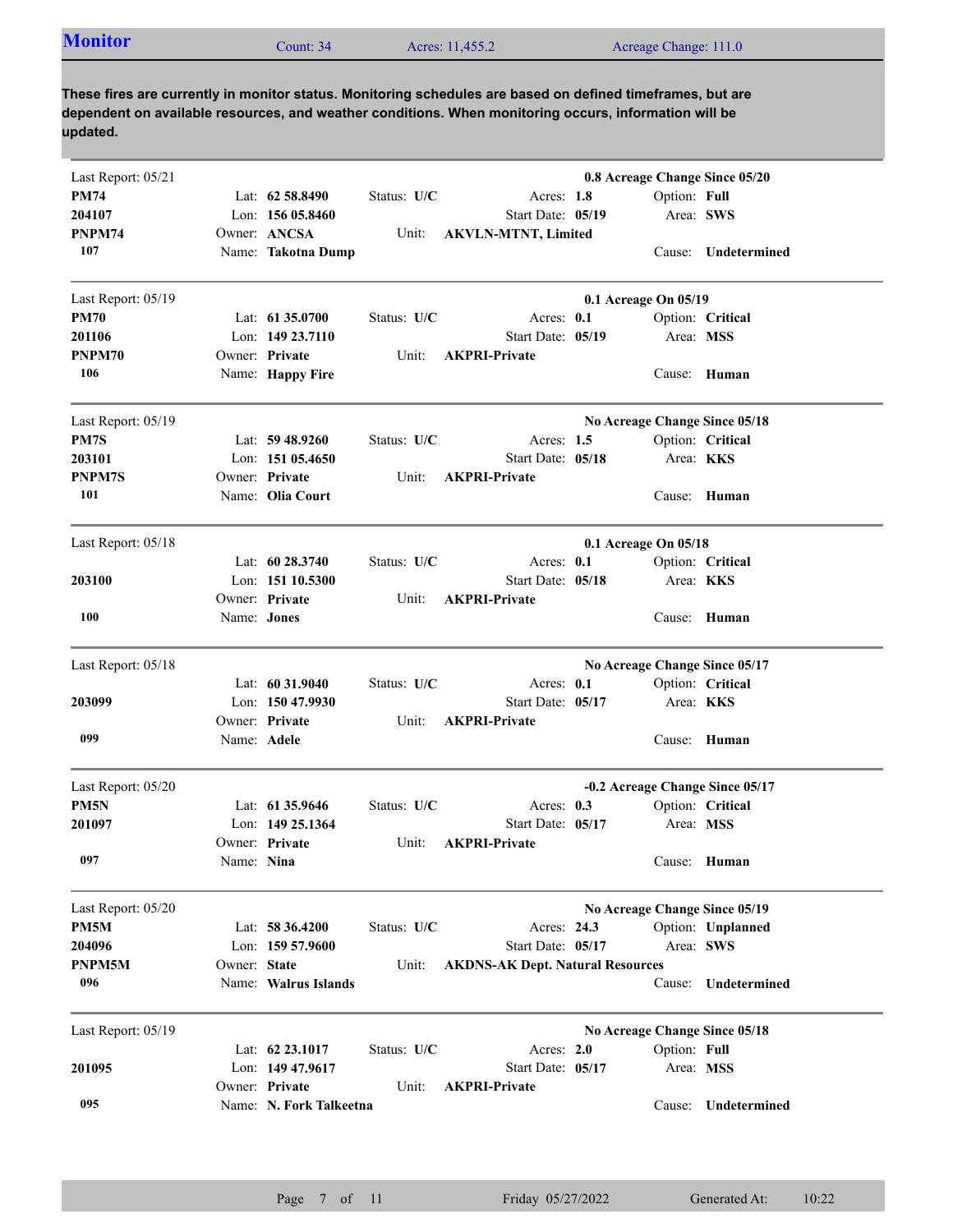| <b>Monitor</b><br>Count: 34 | Acres: 11,455.2 | Acreage Change: 111.0 |  |
|-----------------------------|-----------------|-----------------------|--|
|-----------------------------|-----------------|-----------------------|--|

| Last Report: 05/16 |                   |                                   |             | 29.2 Acreage On 05/16                    |                  |                                 |
|--------------------|-------------------|-----------------------------------|-------------|------------------------------------------|------------------|---------------------------------|
| <b>PM38</b>        |                   | Lat: $59\,42.6226$                | Status: U/C | Acres: 29.2                              | Option: Full     |                                 |
| 204090             |                   | Lon: 161 53.2962                  |             | Start Date: 05/16                        | Area: SWS        |                                 |
| PNPM38             |                   | Owner: ANCSA                      | Unit:       | <b>AKVLN-Qanirtuuq, Incorporated</b>     |                  |                                 |
| 090                |                   | Name: Arolik                      |             |                                          |                  | Cause: Undetermined             |
| Last Report: 05/16 |                   |                                   |             | 0.1 Acreage On 05/16                     |                  |                                 |
| <b>PM36</b>        |                   | Lat: $61\,30.5270$                | Status: U/C | Acres: 0.1                               |                  | Option: Critical                |
| 201088             |                   | Lon: $14939.5560$                 |             | Start Date: 05/16                        | Area: MSS        |                                 |
| PNPM36             |                   | Owner: Private                    | Unit:       | <b>AKPRI-Private</b>                     |                  |                                 |
| 088                |                   | Name: Shearwater                  |             |                                          | Cause:           | Undetermined                    |
| Last Report: 05/15 |                   |                                   |             | 0.5 Acreage On 05/15                     |                  |                                 |
| PM2L               |                   | Lat: 57 50.7233                   | Status: U/C | Acres: $0.5$                             | Option: Full     |                                 |
| 203084             |                   | Lon: 152 37.9833                  |             | Start Date: 05/15                        | Area: <b>KKS</b> |                                 |
| <b>PNPM2L</b>      |                   | Owner: ANCSA                      | Unit:       | <b>AKVLN-Ouzinkie Native Corporation</b> |                  |                                 |
| 084                |                   | Name: Antone Larsen               |             |                                          |                  | Cause: Human                    |
| Last Report: 05/12 |                   |                                   |             | 0.2 Acreage On 05/12                     |                  |                                 |
|                    |                   | Lat: 60 27.8230                   | Status: U/C | Acres: $0.2$                             |                  | Option: Critical                |
| 203079             |                   | Lon: 151 10.3720                  |             | Start Date: 05/12                        | Area: KKS        |                                 |
|                    | Owner: State      |                                   | Unit:       | <b>AKDNS-AK Dept. Natural Resources</b>  |                  |                                 |
| 079                |                   | Name: Wendy Lane                  |             |                                          | Cause:           | Human                           |
| Last Report: 05/18 |                   |                                   |             |                                          |                  | 34.4 Acreage Change Since 05/17 |
|                    |                   | Lat: 51 57.2683                   | Status: U/U | Acres: 919.6                             |                  | Option: Unplanned               |
| 204078             |                   | Lon: 176 38.7183                  |             | Start Date: 05/08                        | Area: SWS        |                                 |
|                    | Owner: <b>DOD</b> |                                   | Unit:       | <b>AKNVQ-U.S. Navy</b>                   |                  |                                 |
| 078                | Name: Adak        |                                   |             |                                          | Cause:           | Human                           |
| Last Report: 05/12 |                   |                                   |             | 0.1 Acreage On 05/12                     |                  |                                 |
| PMS1               |                   | Lat: $61\,43.9700$                | Status: U/C | Acres: $0.1$                             | Option: Full     |                                 |
| 201077             |                   | Lon: $14901.7300$                 |             | Start Date: 05/12                        | Area: MSS        |                                 |
|                    | Owner: State      |                                   | Unit:       | <b>AKDNS-AK Dept. Natural Resources</b>  |                  |                                 |
| 077                |                   | Name: Buffalo Mine Coal Seam 2022 |             |                                          |                  | Cause: Lightning                |
| Last Report: 05/18 |                   |                                   |             |                                          |                  | 1.3 Acreage Change Since 05/14  |
| PMR4               |                   | Lat: 55 20.5650                   | Status: U/C | Acres: 70.3                              |                  | Option: Unplanned               |
| 204074             |                   | Lon: 160 26.0880                  |             | Start Date: 05/12                        | Area: SWS        |                                 |
| PNPMR4             |                   | Owner: ANCSA                      | Unit:       | <b>AKVLN-Shumagin Corporation</b>        |                  |                                 |
| 074                |                   | Name: Danger Point                |             |                                          | Cause:           | Undetermined                    |
| Last Report: 05/12 |                   |                                   |             |                                          |                  | 2.0 Acreage Change Since 05/11  |
|                    |                   | Lat: 57 42.9640                   | Status: U/C | Acres: 4.0                               |                  | Option: Critical                |
| 203071             |                   | Lon: 152 36.0270                  |             | Start Date: 05/11                        | Area: KKS        |                                 |
|                    |                   | Owner: County                     | Unit:       | <b>AKAKS-Kodiak Island Borough</b>       |                  |                                 |
| 071                |                   | Name: Bell Flats                  |             |                                          |                  | Cause: Human                    |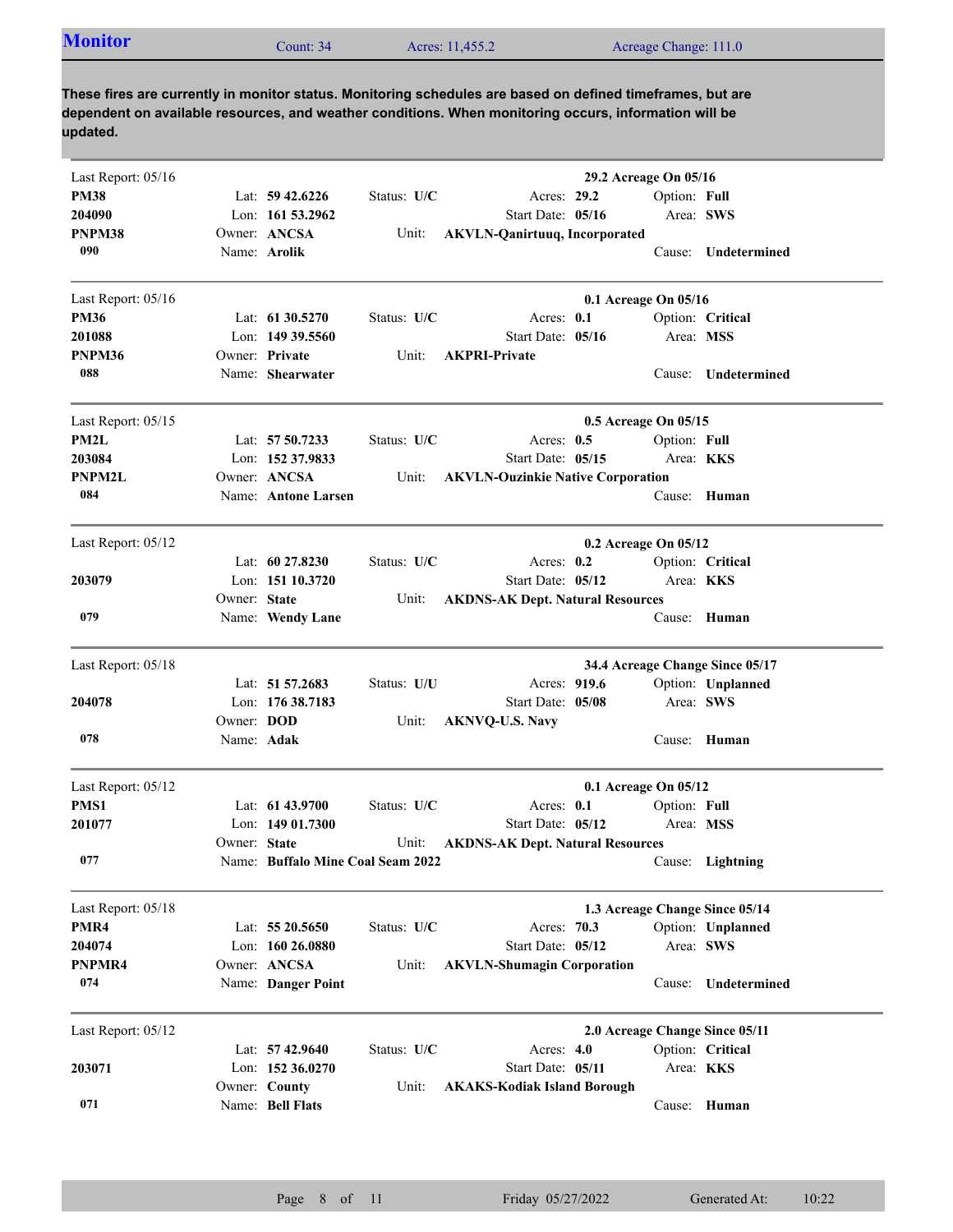| <b>Monitor</b><br>Count: 34 | Acres: 11,455.2 | Acreage Change: 111.0 |
|-----------------------------|-----------------|-----------------------|
|-----------------------------|-----------------|-----------------------|

| Last Report: 05/21 |             |                           |               |                                                   |                 |              | No Acreage Change Since 05/18 |
|--------------------|-------------|---------------------------|---------------|---------------------------------------------------|-----------------|--------------|-------------------------------|
| PMG1               |             | Lat: $6029.7834$          | Status: $U/C$ | Acres: $4.3$                                      |                 |              | Option: Critical              |
| 231066             |             | Lon: $14947.3100$         |               | Start Date: 05/10                                 |                 | Area: CGF    |                               |
| P0PMG1             |             | Owner: County             | Unit:         | <b>AKAKS-Kenai Peninsula Borough</b>              |                 |              |                               |
| 066                |             | Name: Kenai Lake Overlook |               |                                                   |                 | Cause:       | Undetermined                  |
| Last Report: 05/11 |             |                           |               |                                                   |                 |              | No Acreage Change Since 05/10 |
| PL8P               |             | Lat: 60 29.5458           | Status: $U/C$ | Acres: $0.5$                                      |                 | Option: Full |                               |
| 232057             |             | Lon: 149 59.2440          |               | Start Date: 05/08                                 |                 | Area: CGF    |                               |
| P0PL8P             | Owner: USFS |                           | Unit:         | <b>AKCGF-Chugach National Forest</b>              |                 |              |                               |
| 057                |             | Name: West Juneau         |               |                                                   |                 | Cause:       | Human                         |
| Last Report: 05/23 |             |                           |               |                                                   |                 |              | No Acreage Change Since 04/26 |
| PKS1               |             | Lat: $60\,32.1500$        | Status: U/U   |                                                   | Acres: 10,302.5 |              | Option: Limited               |
| 204012             |             | Lon: $160\,54.7500$       |               | Start Date: $04/16$                               |                 | Area: SWS    |                               |
| <b>PNPKS1</b>      |             | Owner: USFWS              | Unit:         | <b>AKYDR-Yukon Delta National Wildlife Refuge</b> |                 |              |                               |
| 012                |             | Name: Kwethluk            |               |                                                   |                 | Cause:       | Undetermined                  |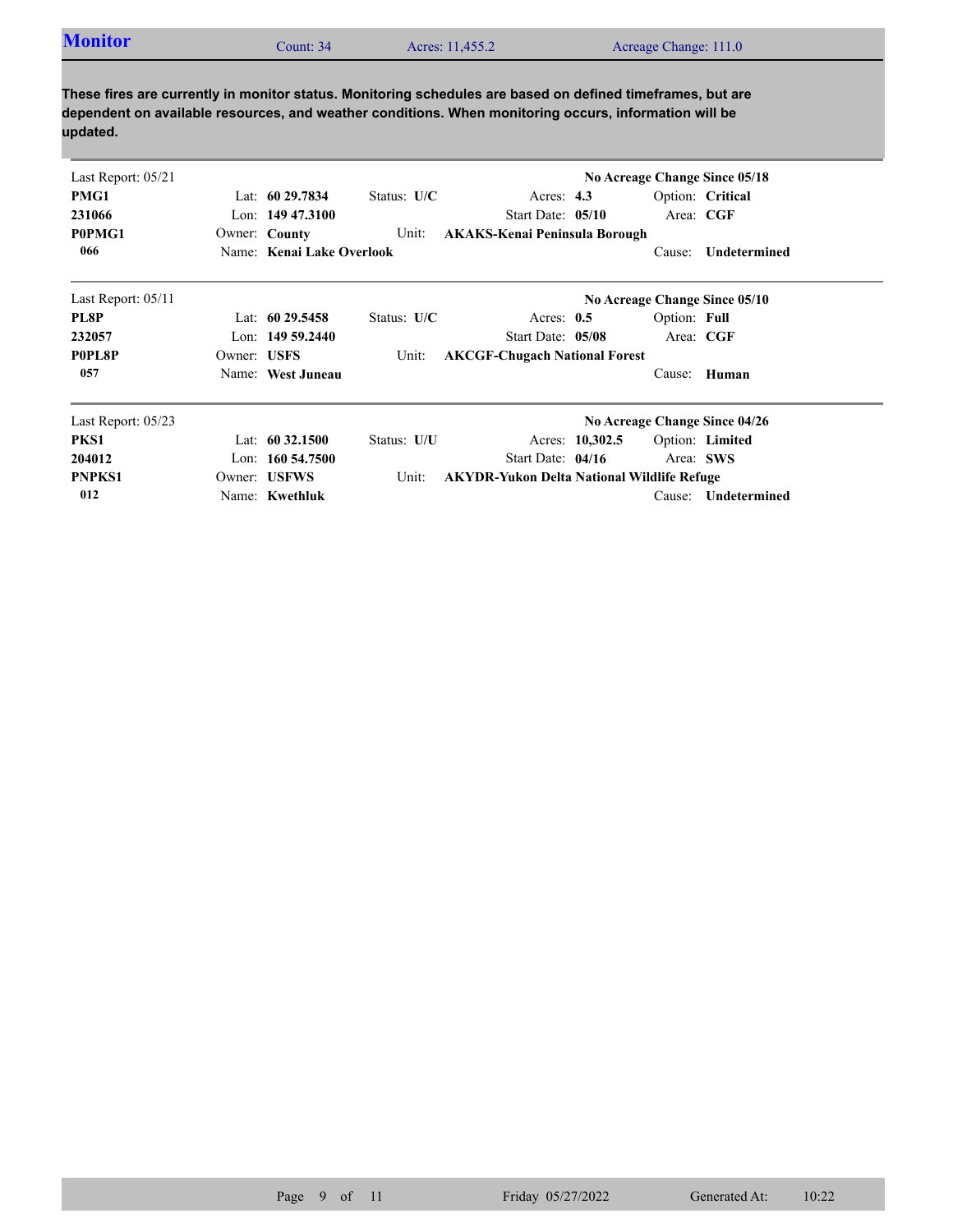| Out                                                                                                                                              | Count: 3                 | Acres: 13.1         |                                         | Acreage Change: 0.0 |                               |
|--------------------------------------------------------------------------------------------------------------------------------------------------|--------------------------|---------------------|-----------------------------------------|---------------------|-------------------------------|
| Daily Report From: 05/26                                                                                                                         |                          |                     |                                         |                     | No Acreage Change Since 05/25 |
| PNV8                                                                                                                                             | Lat: $64\,17.1167$       | Status: Out $05/26$ | Acres: $8.0$                            |                     | Option: Critical              |
| 212135                                                                                                                                           | Lon: $14607.1250$        |                     | Start Date: 05/25                       | Area: DAS           |                               |
| <b>PNPNV8</b><br>Owner: State                                                                                                                    |                          | Unit:               | <b>AKDNS-AK Dept. Natural Resources</b> |                     |                               |
| 135                                                                                                                                              | Name: Shaw Creek         |                     |                                         | Cause:              | Undetermined                  |
| Forestry units went out to the incident and gridded the area. After determining there were no more hotspots this fire was<br>called out at 1400. |                          |                     |                                         |                     |                               |
| Daily Report From: 05/26                                                                                                                         |                          |                     |                                         |                     | No Acreage Change Since 05/24 |
|                                                                                                                                                  | Lat: $61\,34.7150$       | Status: Out 05/26   | Acres: $0.1$                            |                     | Option: Critical              |
| 201122                                                                                                                                           | Lon: 149 29.3140         |                     | Start Date: 05/21                       | Area: MSS           |                               |
| Owner: State                                                                                                                                     |                          | Unit:               | <b>AKDTS-AK Dept. Transportation</b>    |                     |                               |
| 122                                                                                                                                              | Name: Foggy Fire         |                     |                                         | Cause:              | Human                         |
| One Forestry Prevention engine walked the fire. Finding no heat or smoke the fire was called out.                                                |                          |                     |                                         |                     |                               |
| Daily Report From: 05/26                                                                                                                         |                          |                     |                                         |                     | No Acreage Change Since 05/24 |
| <b>PM75</b>                                                                                                                                      | Lat: $64,50,4600$        | Status: Out 05/26   | Acres: $5.0$                            |                     | Option: Critical              |
| 211104                                                                                                                                           | Lon: $14746.1700$        |                     | Start Date: 05/19                       | Area: FAS           |                               |
| Owner: State<br>PNPM75                                                                                                                           |                          | Unit:               | <b>AKAKS-Alaska Railroad</b>            |                     |                               |
| 104                                                                                                                                              | Name: Chena Landing Loop |                     |                                         | Cause:              | Human                         |

Forestry engine went out to scene and found no heat or smoke. All equipment pulled off scene and fire was called out.